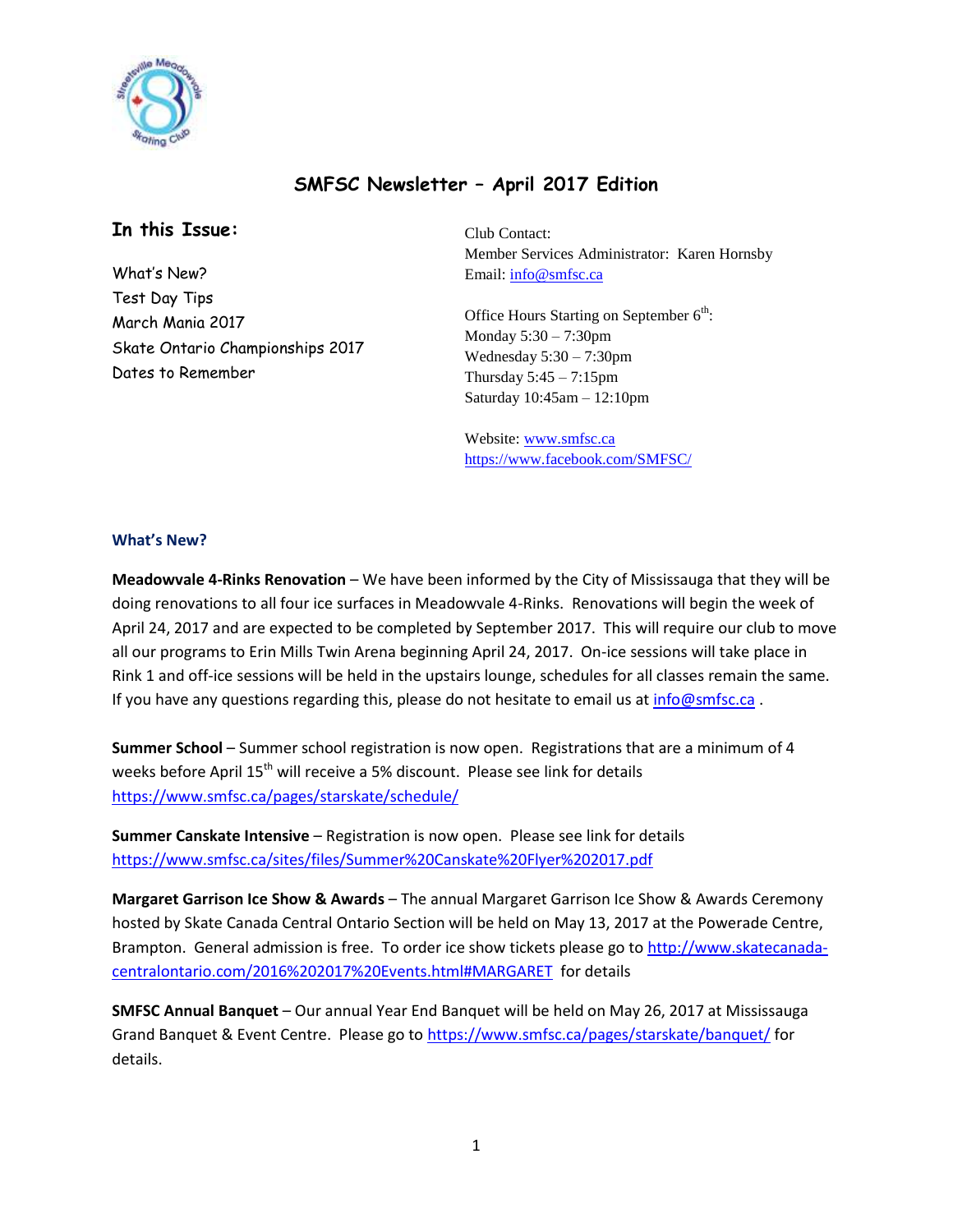

### **Test Day Tips**

- Check the test day schedule. Test day schedules will be posted in rink 3 and in our club website about one week before test day: [https://www.smfsc.ca/pages/starskate/test-days/.](https://www.smfsc.ca/pages/starskate/test-days/) Be sure to double check the day before test day to ensure there is no changes to the schedule.
- Have your skates sharpened about a week before test day
- Purchase and print your Test Day Ticket online
- Have your skating attire prepared (skating costume, hair pieces, leggings, etc)
- Bring a skipping rope and running shoes for warm up
- Prepare to arrive at the arena 1 hour before your actual scheduled time to test
- Check in at the Music Room upon arrival and hand in your test day ticket
- Check in with your coach and warm up
- Believe in your training!



To ensure our test day runs smoothly with minimal distractions to skaters, it is best to view the test event at the upper level of Rink 3 or at the two corners of the rink away from the music room and the pathway where skaters wait for their turn to test.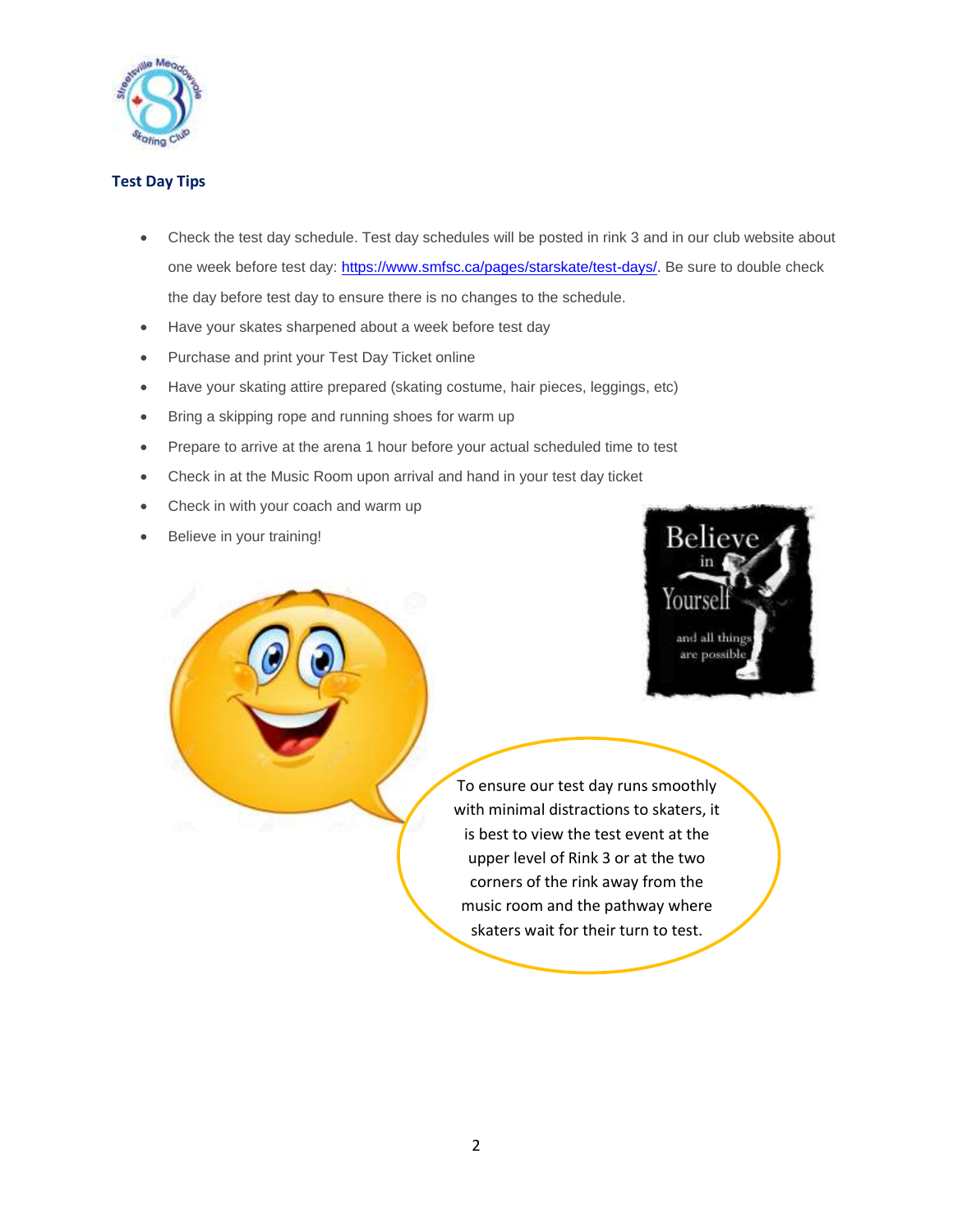

# **March Mania 2017**

Congratulations to all of our skaters for their superb performances at the 2017 March Mania.